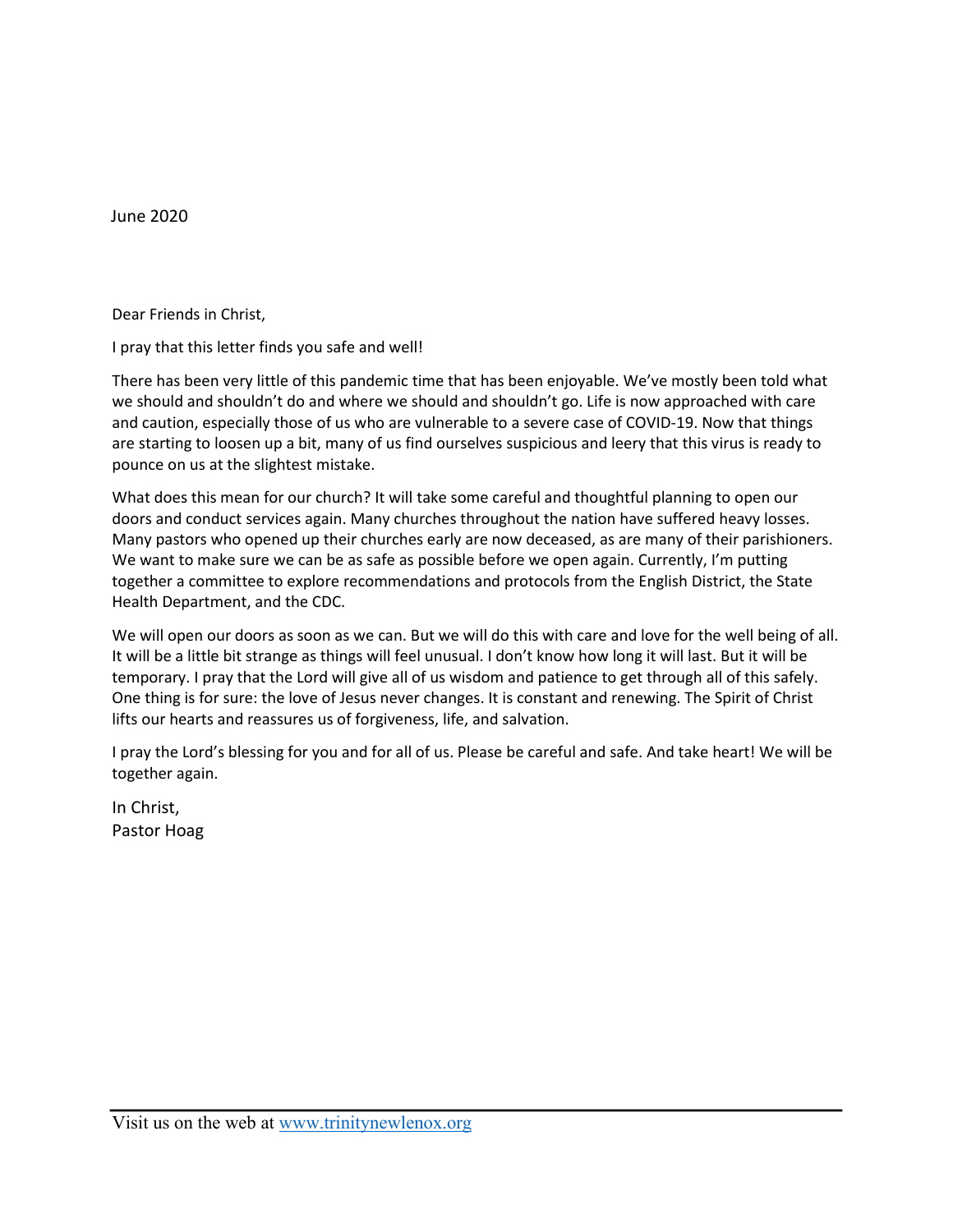

## Updates from our Church Council President, Jeff McDonald

Church Council has now conducted our April and May council meetings virtually, having to make adjustments to the normal method of operations just like everyone else. These meetings have actually worked rather well, but we do look forward to the resumption of our in-person council meetings as soon as that is allowed. While council typically takes the summer months off, we do plan to continue our monthly meetings at least for now. We hope to eventually be talking about reopening the church, and the process of identifying a committee for this purpose is underway.

I do want to thank our members for their extraordinary generosity during this time. We saw what I considered to be an understandable drop in giving in March just as the church was forced to close and our transition to online services occurred. But by April, we made up some significant ground, including much more use of our online giving platform (see our website for details). In total, we went from a 15% deficit through the end of March to less than a 2% deficit through the end of April. which means our April 2020 giving actually *exceeded* our April 2019 giving! I am sure I sound like a broken record when I say this, but the generosity of our members never ceases to amaze me.

I mentioned last month that I hoped we might have approval of the kitchen remodel project very shortly. Well, only recently did we get approval of our plan to make some changes to the kitchen in order to meet all of the code requirements of the Village. It is estimated that these changes will take about another month to complete, so hopefully by this time next month, we will have this project both completed and approved. Our thanks again to our property committee for their tenacity in seeing this project through despite innumerable obstacles.

We are as anxious to get back into Trinity as all of you, but we do want to make sure we reopen in a manner that is as safe and responsible as possible. Trust that we will get back to normal just as quickly as that can be accomplished. In the meantime, please continue to observe our services online and thanks once again to all who continue to give so freely. We look forward to the day we can get together and swap stories about how we survived the pandemic to the best of our abilities.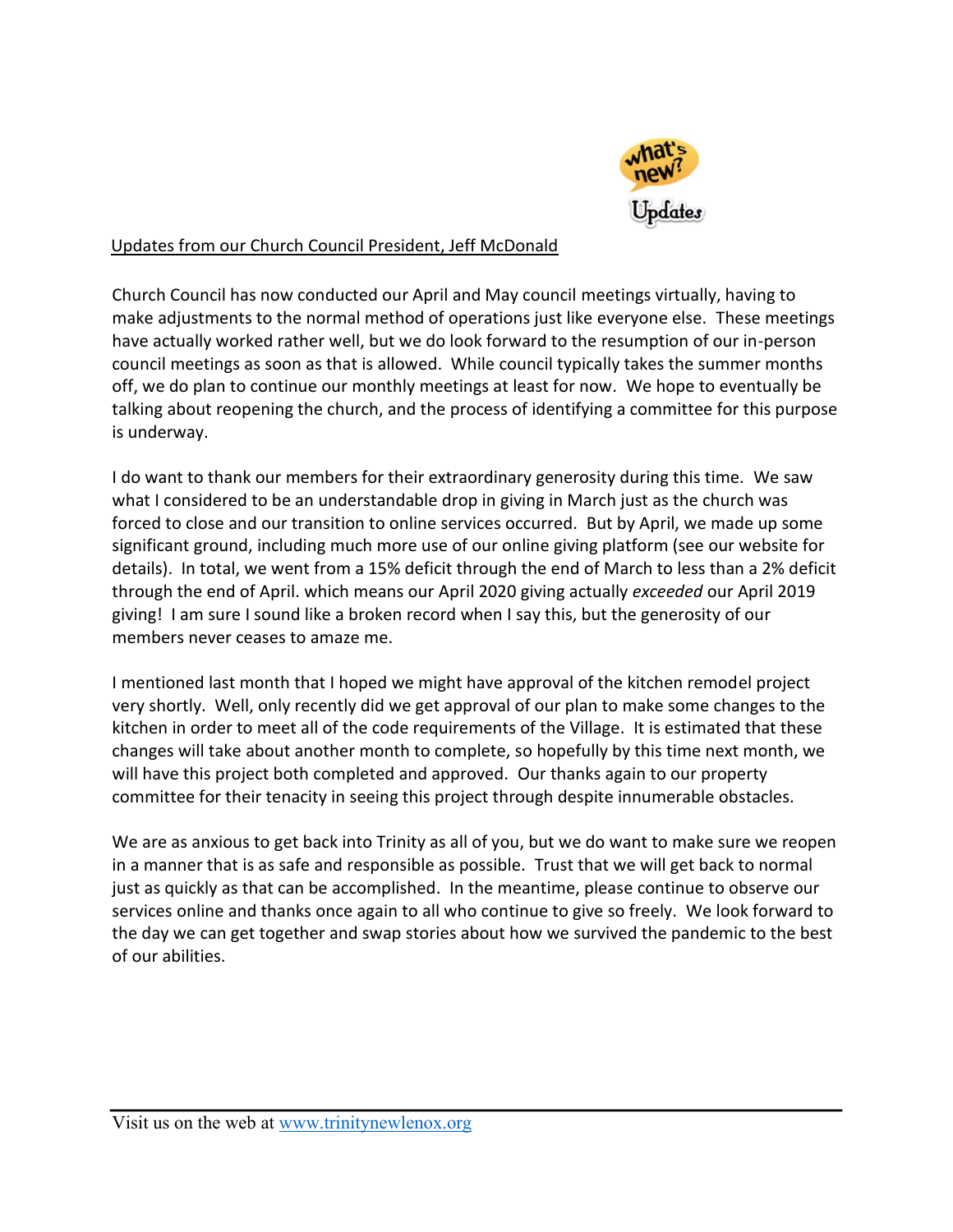

**Thank You** – The family of Ken Oldendorf would like to thank the members of Trinity for all the cards, prayers, and memorial donations that have made in Ken's name.

Fannie May Candy Bars: Fannie May Candy bars are still available, with the proceeds going to the Chancel Guild. They are on the counter in the church office. Cost is \$1.00 for each. Please leave your payment in the gold envelope.



Pre-School Registration for September 2020-2021. Please tell your friends and neighbors. If you have any questions, please call the pre-school at 815.485.6973. There is a non-refundable registration fee of \$60.00 per student. The tuition per month for the school year beginning September 2020, will be \$115.00 for two day students and \$145 for three day students. Children must have turned 3 by September 1, 2020.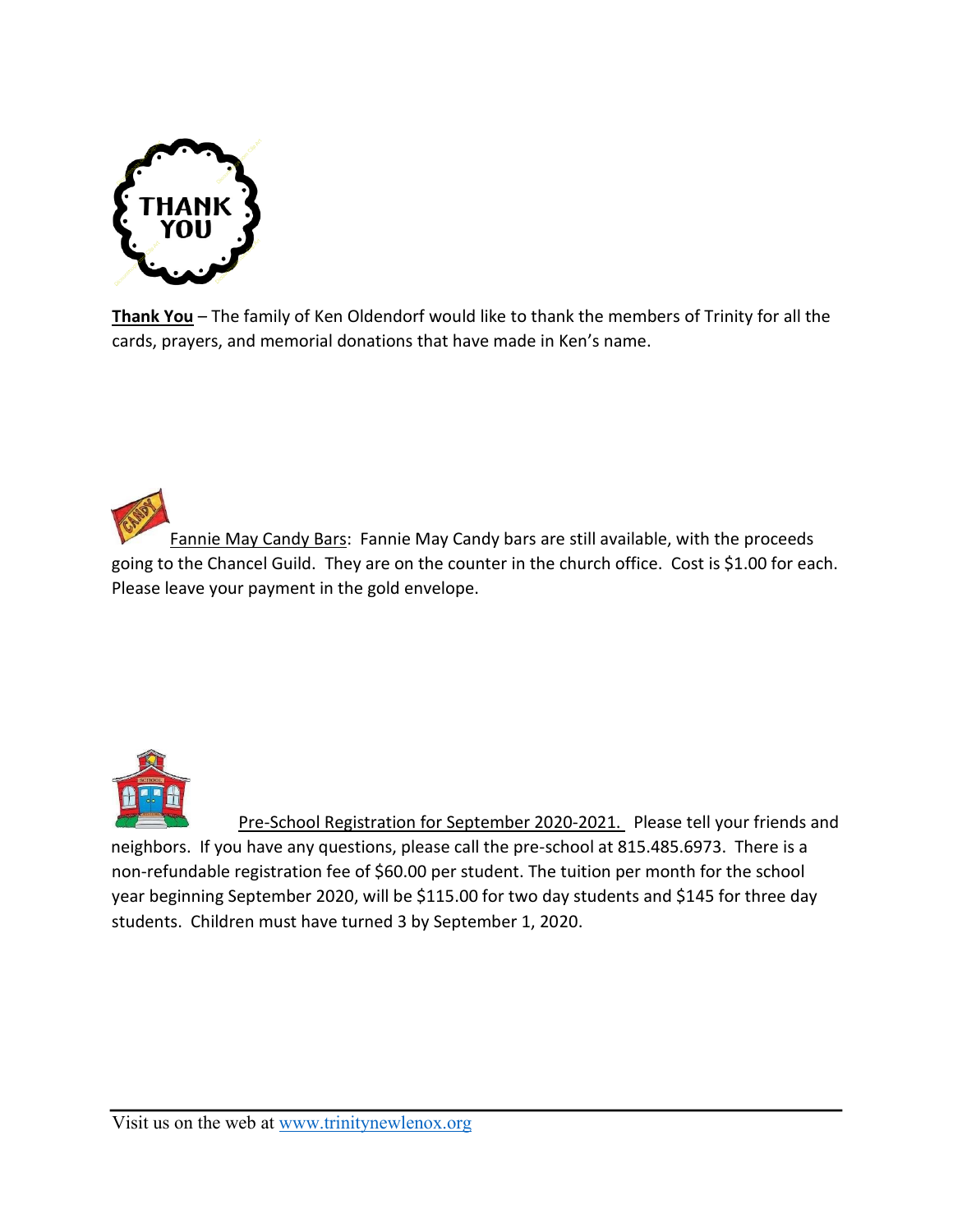

**Chancel Guild Meeting** – We will resume our meetings on June 6<sup>th</sup> in the church gym at 9 AM. We will be cleaning the Chancel area. Please join us if you feel comfortable in coming out. Please remember that masks and social distancing will be required.



*ALTAR FLOWERS:* Flowers are placed on the altar every weekend to enhance and beautify the altar area in memory of a loved one, to commemorate a birthday, wedding, anniversary, or in celebration of God's blessings. A 2020 flower chart showing open weekends is posted in the cabinet across the general church office. The flower order forms are attached to the cabinet. If you would like to sponsor flowers on a particular weekend, complete the form and place it along with a **check made out to Trinity Lutheran Chancel Guild** in the Chancel Guild mailbox in the church office. If you want a date already chosen, it may be possible to share the date and the cost with permission from the person who has already selected the date. If you have any questions, please contact Kay Purnell at [purnellk51@hotmail.com](mailto:purnellk51@hotmail.com) or (815) 485-9017. Flowers may be picked up after the 10:30 Sunday service. Thank you to all who participate!

Flowers left in the refrigerator will be disposed of after 2 weeks.

 We are continuing to support St. Matthew's Lutheran Church by collecting donations of non-perishable food items, as well as household good. Please place the food items in the